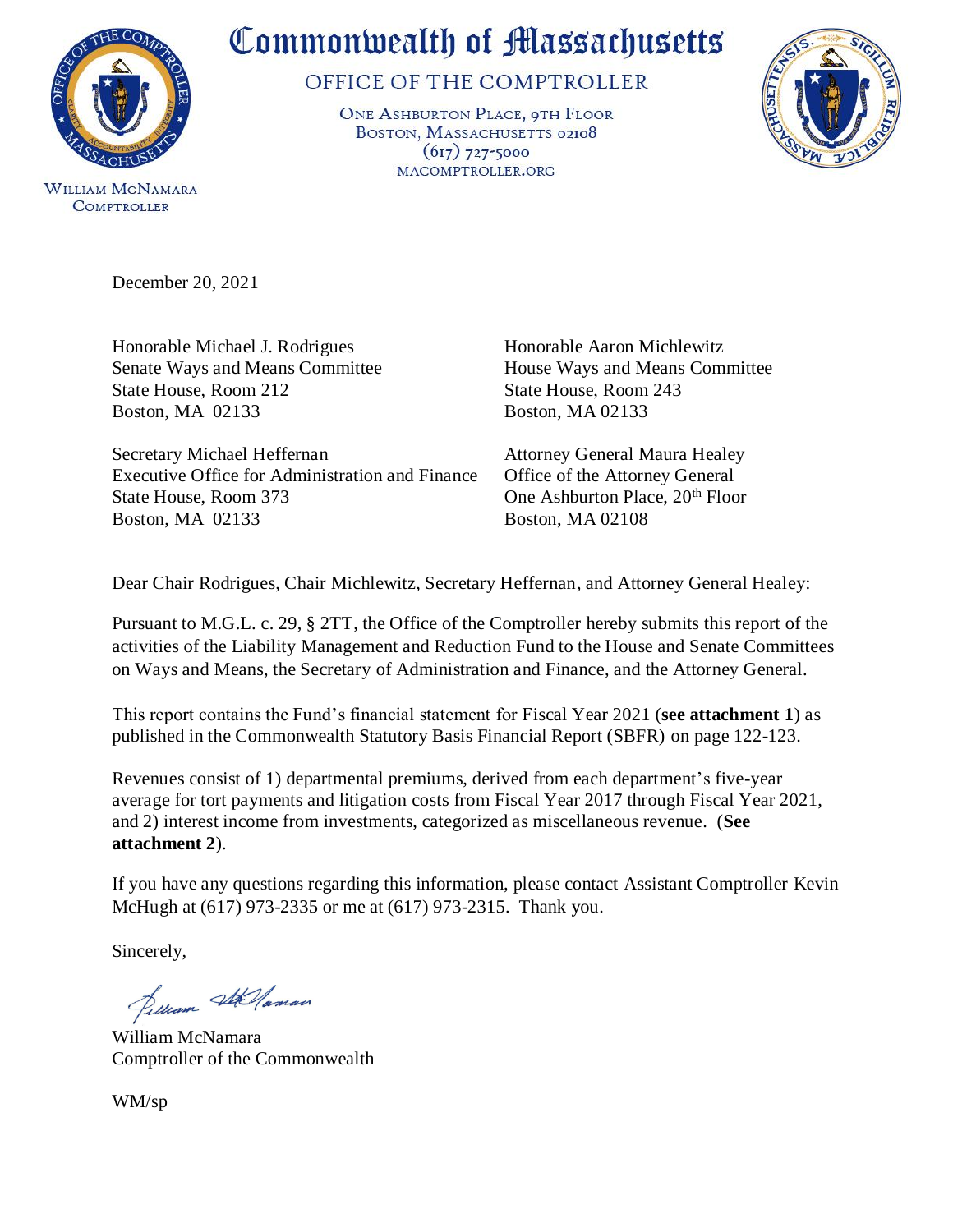Liability Management & Reduction Fund December 20, 2021 Page 2

[Enc.](#page-2-0)

Cc: Christopher Marino, Budget Director, Senate Ways and Means Committee David Bunker, Budget Director, House Ways and Means Committee Catharine Hornby, Undersecretary, Executive Office for Administration and Finance Anne Sterman, Government Bureau Deputy Chief, Office of the Attorney General Jeffrey Shapiro, Esq., First Deputy Comptroller, Office of the Comptroller Amy Nable, General Counsel/Assistant Comptroller, Office of the Comptroller Kevin McHugh, Assistant Comptroller, Office of the Comptroller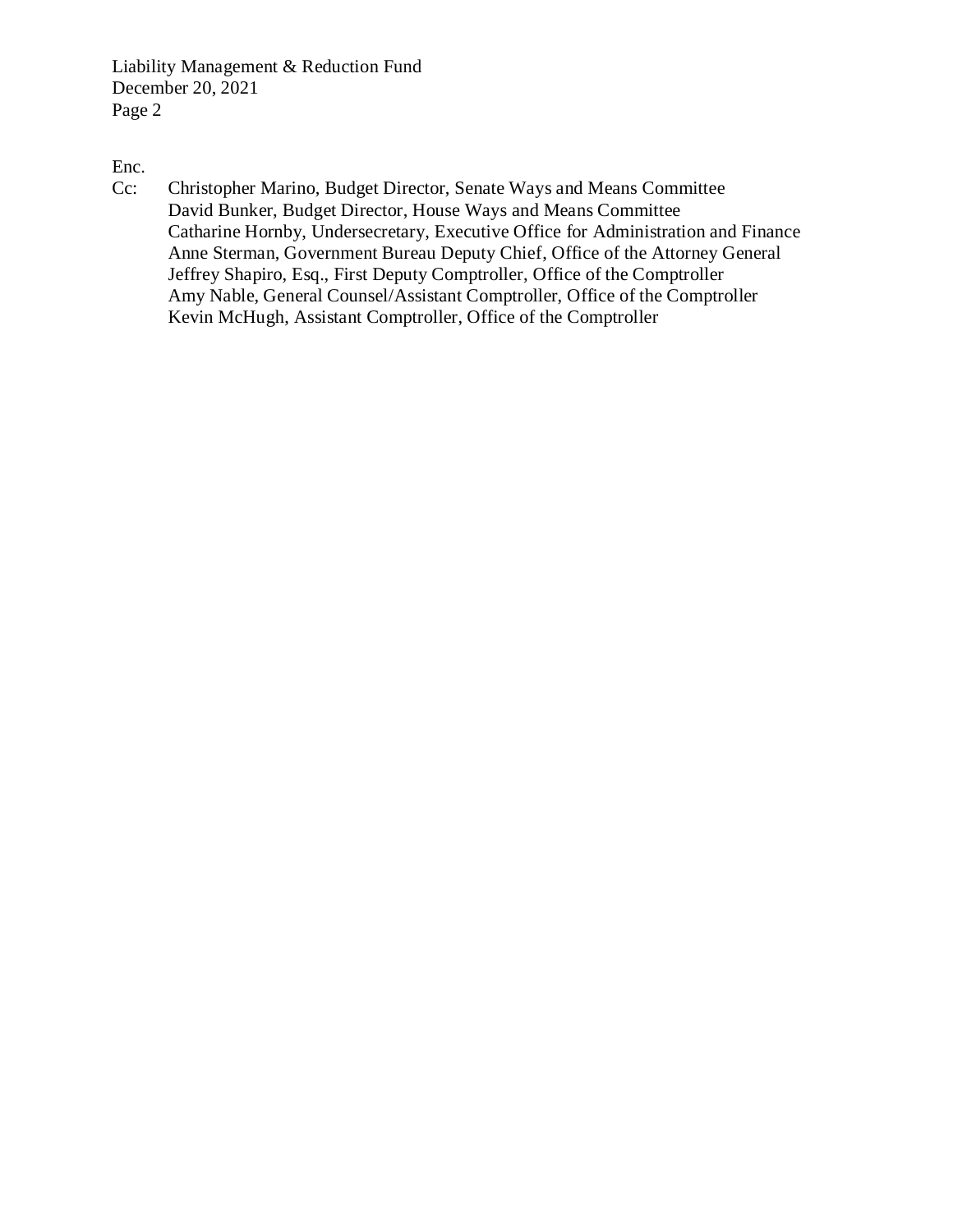## Non-Budgeted Special Revenue Funds

<span id="page-2-0"></span>Combining Statement of Revenues, Expenditures and Changes in Fund Balances - Statutory Basis

Fiscal Year Ended June 30, 2021

(Amounts in thousands)

Non-Budgeted Other Funds

Liability<br>Management<br>and Reduction

## **REVENUES AND OTHER FINANCING SOURCES**

| Revenues:                                            |       |
|------------------------------------------------------|-------|
|                                                      |       |
|                                                      |       |
|                                                      |       |
|                                                      | 2.115 |
|                                                      | 2     |
|                                                      | 2.117 |
| Other financing sources:                             |       |
| Issuance of current refunding bonds.                 |       |
| Bond premiums/(discounts) on current refunding bonds |       |
| Operating transfers in                               |       |
|                                                      |       |
|                                                      |       |
|                                                      | 2.117 |

## **EXPENDITURES AND OTHER FINANCING USES**

Expenditures:

| Expenditures:                                         |       |
|-------------------------------------------------------|-------|
|                                                       |       |
|                                                       |       |
|                                                       |       |
|                                                       |       |
|                                                       |       |
|                                                       | 62    |
| District Attorney                                     |       |
| Office of Campaign and Political Finance              |       |
| Sheriffs' Departments                                 |       |
|                                                       |       |
|                                                       |       |
|                                                       |       |
|                                                       | 1,509 |
| Administration and Finance                            |       |
|                                                       |       |
|                                                       |       |
| Executive Office of Technology Services and Security  |       |
|                                                       |       |
| Office of the Child Advocate                          |       |
|                                                       |       |
|                                                       |       |
|                                                       |       |
|                                                       |       |
| Debt service:                                         |       |
|                                                       |       |
|                                                       |       |
|                                                       | 1,571 |
| Other financing uses:                                 |       |
|                                                       |       |
|                                                       | 34    |
|                                                       |       |
|                                                       |       |
|                                                       |       |
|                                                       |       |
|                                                       | 34    |
|                                                       | 1,605 |
|                                                       |       |
| Excess/(deficiency) of revenues and other financing   |       |
| sources over/(under) expenditures and other financing | 512   |
| uses                                                  |       |
|                                                       | 2,567 |
|                                                       | 3,079 |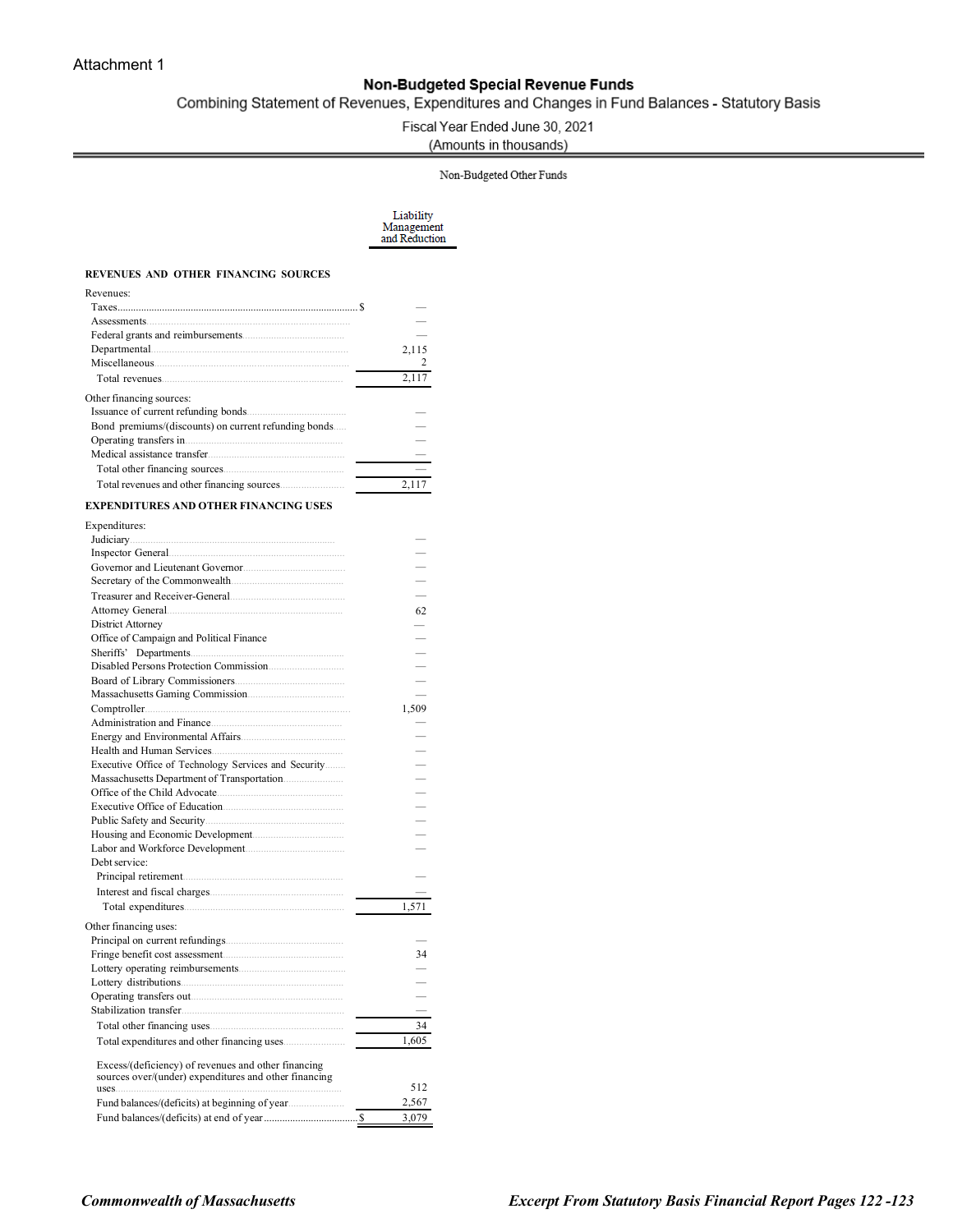| <b>Department</b> | <b>FY21 Premium</b> |
|-------------------|---------------------|
| <b>AGO</b>        | 1,511.49            |
| AGR               | 17,166.40           |
| ANF               | 535.43              |
| <b>BCC</b>        | 5,889.63            |
| <b>BHC</b>        | 2,465.97            |
| <b>BRC</b>        | 37.89               |
| <b>BSC</b>        | 1,001.05            |
| <b>BSD</b>        | 17,605.68           |
| CCC               | 529.54              |
| <b>CHE</b>        | 492.50              |
| CJT               | 1,496.13            |
| <b>CME</b>        | 9,919.43            |
| <b>DCP</b>        | 16,002.42           |
| <b>DCR</b>        | 98,459.97           |
| <b>DFS</b>        | 7,707.96            |
| <b>DMH</b>        | 23,583.49           |
| <b>DMR</b>        | 40,346.53           |
| DOC               | 148,410.74          |
| DOE               | 149.06              |
| <b>DOR</b>        | 225.84              |
| <b>DOT</b>        | 416,110.81          |
| <b>DPH</b>        | 6,278.68            |
| <b>DPU</b>        | 351.70              |
| <b>DSS</b>        | 29,960.94           |
| <b>DYS</b>        | 26,671.52           |
| EHS               | 76,976.24           |
| ENV               | 15,202.42           |
| EOL               | 649.04              |
| EPS               | 21,748.66           |
| EQE               | 4,196.92            |
| <b>FRC</b>        | 5,758.22            |
| <b>FSC</b>        | 2,915.55            |
| <b>FWE</b>        | 1,369.38            |
| GCC               | 4,308.78            |
| HCC               | 87.38               |
| LOT               | 8,642.47            |
| MAS               | 8,737.47            |
| <b>MCA</b>        | 2,216.86            |
| MCC               | 809.34              |
| $MIL$             | 1,164.53            |
| <b>NAC</b>        | 55.91               |
| NEC               | 121.83              |
| <b>NFK</b>        | 323.24              |
| PAR               | 23,711.99           |